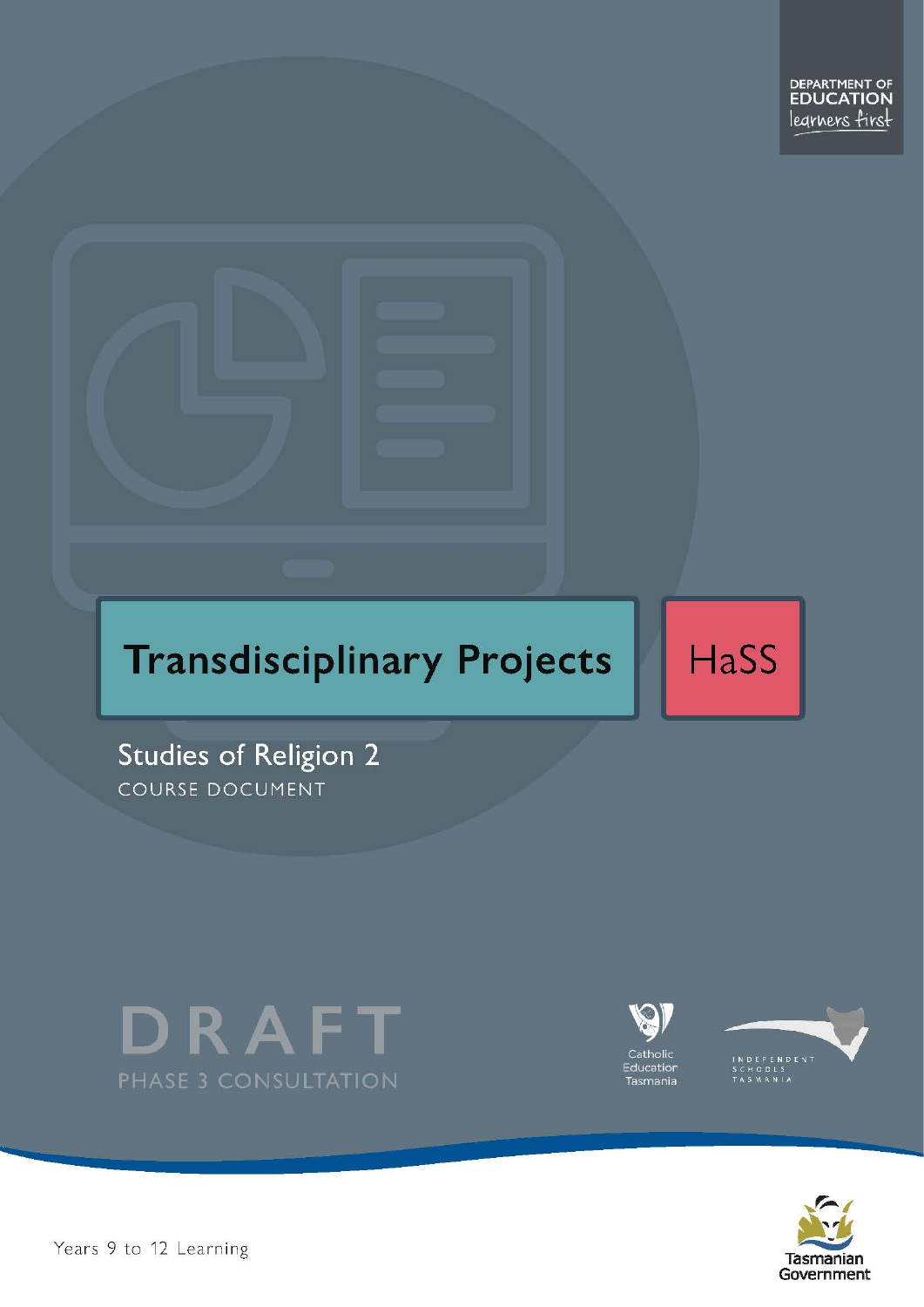# Table of Contents

Phase 3 Consultation Draft Published: March 2021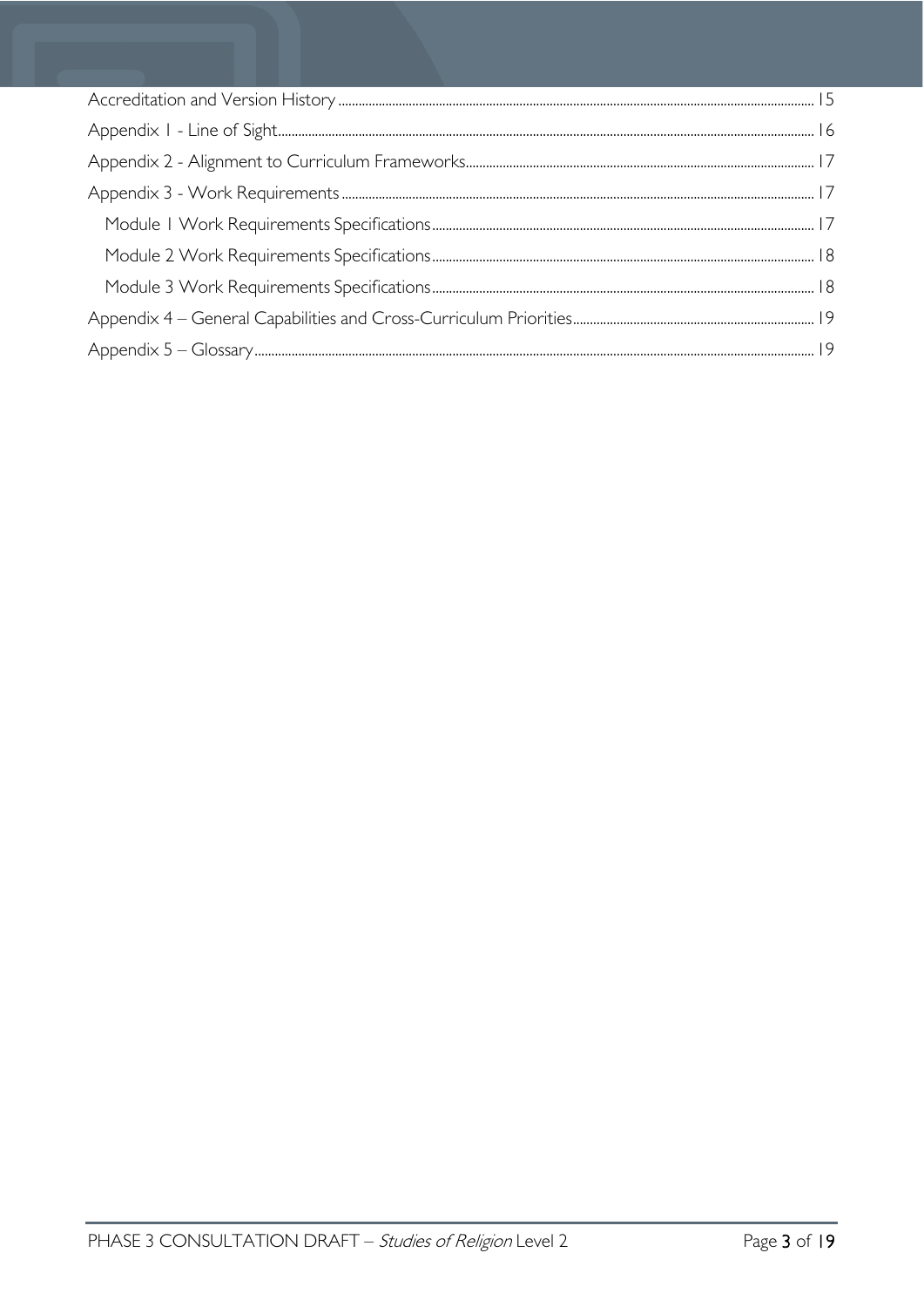# <span id="page-3-0"></span>Studies of Religion, 150 hours – Level 2

This course is the Level 2 component of the Studies of Religion program.

## <span id="page-3-1"></span>Aims

The purpose of Years 9 to 12 [Education](https://publicdocumentcentre.education.tas.gov.au/library/Shared%20Documents/Years-9-to-12-Education-Framework.pdf) is to enable all students to achieve their potential through Years 9 to 12 and beyond in further study, training or employment.

Years 9 to 12 Education enables: Personal Empowerment, Cultural Transmission, Preparation for Citizenship and Preparation for Work.

This course supports the principles of Access, Agency, Excellence, Balance, Support and Achievement as part of a range of programs that enables students to access a diverse and highly flexible range of learning opportunities suited to their level of readiness, interests and aspirations.

Courses aligned to the Years 9 to 12 Curriculum [Framework](https://publicdocumentcentre.education.tas.gov.au/library/Shared%20Documents/Education%209-12%20Frameworks%20A3%20WEB%20POSTER.pdf) belong to one of the five focus areas of Discipline-based Study, Transdisciplinary Projects, Professional Studies, Work-based Learning and Personal Futures.

Studies of Religion Level 2 is a Transdisciplinary Projects course.

# <span id="page-3-2"></span>Focus Area – Transdisciplinary Projects

Transdisciplinary Projects courses require students to integrate, transfer and reflect on their prior knowledge, skills, attitudes and values in transdisciplinary ways. Students will engage critically and creatively to integrate the learning and ways of working from multiple disciplines. Students will produce outcomes that are only possible through the intersection between disciplines. Students will share the outcomes of Transdisciplinary Projects as appropriate to their methodology, and their exhibition of work will form a major element of their assessment. Students will reflect upon their learning by evaluating their project outputs, the effectiveness of their methodology and the implications of their work on the pre-existing body of knowledge.

Transdisciplinary projects courses have three key features that guide teaching and learning:

- engage and ideate
- connect and apply
- exhibit and reflect.



Figure 1: Transdisciplinary Project Cycle of Learning (adapted from OECD Learning Compass 2030)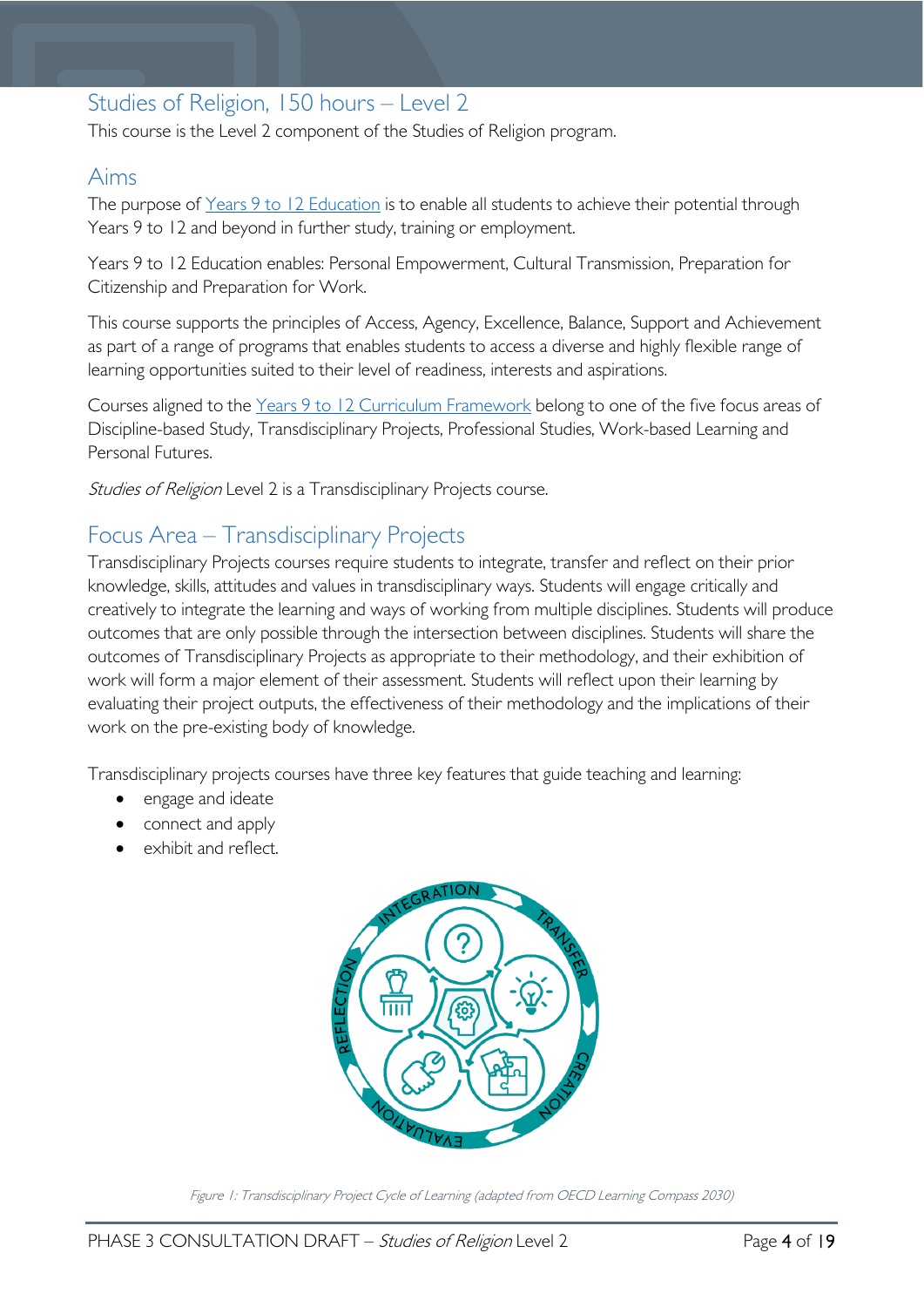In this course learners will consider approaches and perspectives from a variety of disciplines such as Theology, Sociology, History, Philosophy and Comparative Religions. They will connect these disciplinary approaches and prior learning to engage critically with ethical investigations of religion in the modern world and in Australia in particular. Projects in Module 1 and Module 2 will develop their thinking and skills towards those that will be expressed through the culminating Depth Study project in Module 3.

# <span id="page-4-0"></span>**Rationale**

Studies of Religion Level 2 is designed to foster the intellectual, civic, ethical and cultural development of learners. The program of learning includes the application of multi-disciplinary knowledge, understanding, skills, values and attitudes to the study of both the underpinnings of religious faith and the dynamic and changing nature of religion in Australia in the 21<sup>st</sup> Century. It will develop the capacity of learners to manage their own lives and to become flexible, independent thinkers, problem solvers and decision makers. The course provides Level 2 access to the HASS Studies of Religion program and supports the principles of the Years 9-10 Education Framework, those being Access, Agency, Excellence, Balance, Support and Achievement. Learners have increasing opportunities to customise and personalise their learning as they progress through the modules of the course, culminating in the opportunity to design a major depth study in Module 3.

# <span id="page-4-1"></span>Integration of General Capabilities and Cross-Curriculum Priorities

The general capabilities addressed specifically in this course are:

- Critical and creative thinking  $\mathbb{C}$
- Ethical understanding  $\div$
- Intercultural understanding  $\frac{c_3}{b_1}$
- Personal and social capability

The cross-curriculum priorities enabled through this course are:

- Aboriginal and Torres Strait Islander Histories and Cultures  $\mathcal$
- Asia and Australia's Engagement with Asia **AA**
- Sustainability  $\triangleleft$

# <span id="page-4-2"></span>Course Description

Studies of Religion Level 2 will expand learners' knowledge and understanding of religious diversity and the role that religion plays in society and in many people's lives in Australia in the 21<sup>st</sup> century.

Through the study of the search for meaning, at least two religious traditions and a depth study; learners will engage with key facets of religion. These will include:

- the interrelation between beliefs, values and practices
- the role that faith communities play in society
- the contribution of religious thinking to essential debates in society.

There is a strong focus in the course on transdisciplinary and inquiry approaches to learning. Learners will also be encouraged to pursue areas of individual or group interest in the selection and design of projects in Modules 1 and 2 and a major depth study in Module 3.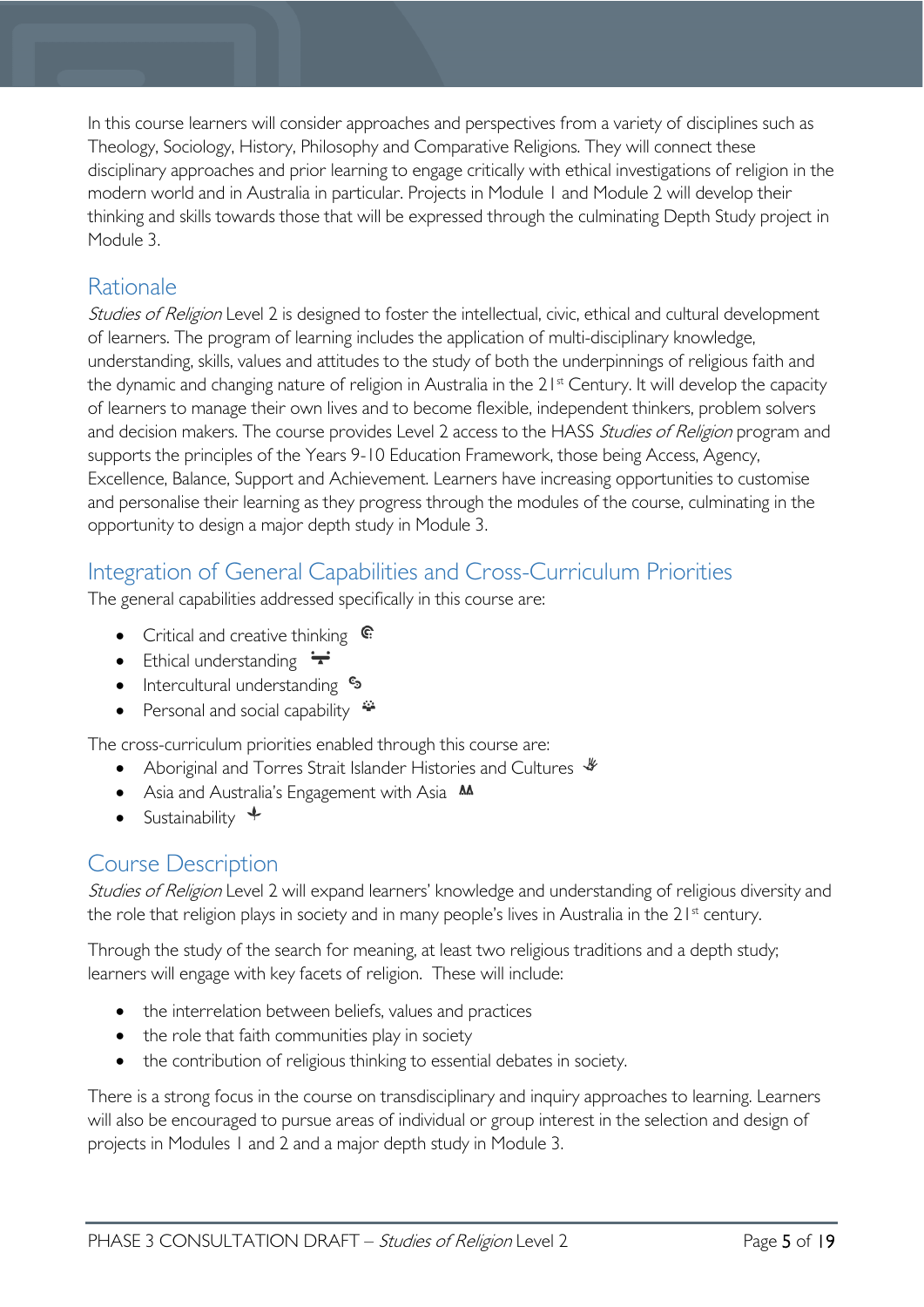## <span id="page-5-0"></span>**Pathways**

- This course builds upon Humanities and Social Sciences (HASS) 7-10 Civics and Citizenship. 7- 10 Geography and 7-10 History Australian Curriculum
- Civics and Citizenship Level 1 provides a pathway into Studies of Religion Level 2
- Studies of Religion Level 2 provides level 2 access to the TASC accredited HASS Studies of Religion program as well as the Modern and Ancient History programs, the planned program in Community and Society and other HASS programs in Civics and Citizenship or History and Geography.

## <span id="page-5-1"></span>Course Requirements

- There are no pre-requisites for *Studies of Religion* Level 2.
- Learners undertaking the course will need to work with other learners at times.
- Internet and device access is essential for some parts of the course.

# <span id="page-5-2"></span>Course Structure, Delivery and Progression

## <span id="page-5-3"></span>**Structure**

This course consists of three 50-hour modules.

Modules available Core Module 1: The search for meaning Core Module 2: Religious traditions – how to live life Core Module 3: Depth studies – religion in society



<span id="page-5-4"></span>**Delivery** 

The three modules should be delivered in order 1, 2, 3.

## <span id="page-5-5"></span>Developmental Progression

At both the module and course level the learner is introduced to and builds upon key ideas, concepts, skills, knowledge and understanding leading to performance of understanding reflected in the work requirements.

Individual modules have a developmental progression that introduces, builds upon and culminates in a performance of understanding in the work requirements. Between modules there is also a developmental progression that leads to a culminating performance of understanding in the final work requirements.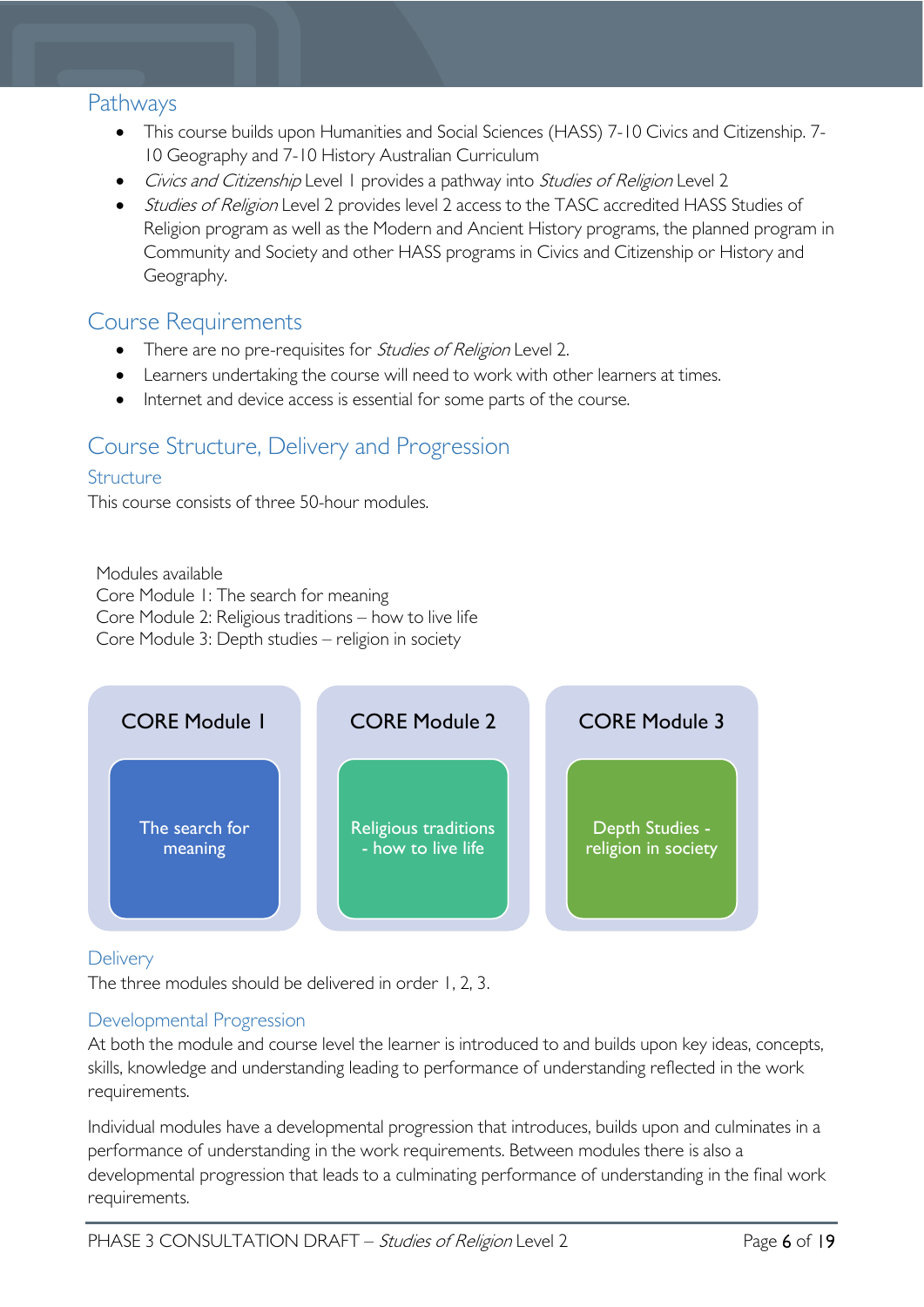# <span id="page-6-0"></span>Module 1 - The search for meaning

## <span id="page-6-1"></span>Module 1 Learning Outcomes

On successful completion of this module, learners will be able to:

- 1. communicate purposefully and appropriately about religion
- 2. apply metacognitive reasoning and skills individually and collaboratively
- 3. identify, form and test points of view
- 4. analyse how meaning is made and reinforced (identify assumptions)

## <span id="page-6-2"></span>Module 1 Content

Module 1 of *Studies of Religion* Level 2 begins with an initial focus on the universal search for meaning which is then given relevance through selected examples from Aboriginal Spirituality and one or more ancient religions. When selecting the knowledge or skills content for specific learning experiences teachers and learners should ensure that:

- connections between questions or answers and fundamental assumptions or specific context can be seen and examined
- contrasts in approaches to the search for meaning can be demonstrated, such as contrasts with a scientific or atheist search for meaning
- evidence is considered, as appropriate for HASS courses
- learners consider a variety of perspectives, from different disciplines and diverse points of view.

Illustrative or contrasting examples should be selected from traditions that will be studied in Module 2.

## Key knowledge

## The search for meaning

- ultimate questions, including those about meaning and purpose
- different approaches and disciplines and diverse world views
- definitions of religion and its core components.

## Aboriginal spirituality

- ultimate questions and world views
- diversity
- connection with time, people and place.

## Ancient Religions

- analysing deities and spiritual beings from a selected ancient religion
- purposeful stories from a selected ancient religion
- everyday people and an ancient religion.

#### Key skills

#### Communication:

- purposeful and effective research and presentation of information
- conventions aligned to disciplines and the research and communication tools used, including the conventions associated with academic integrity
- terminology associated with religions, faith and world views.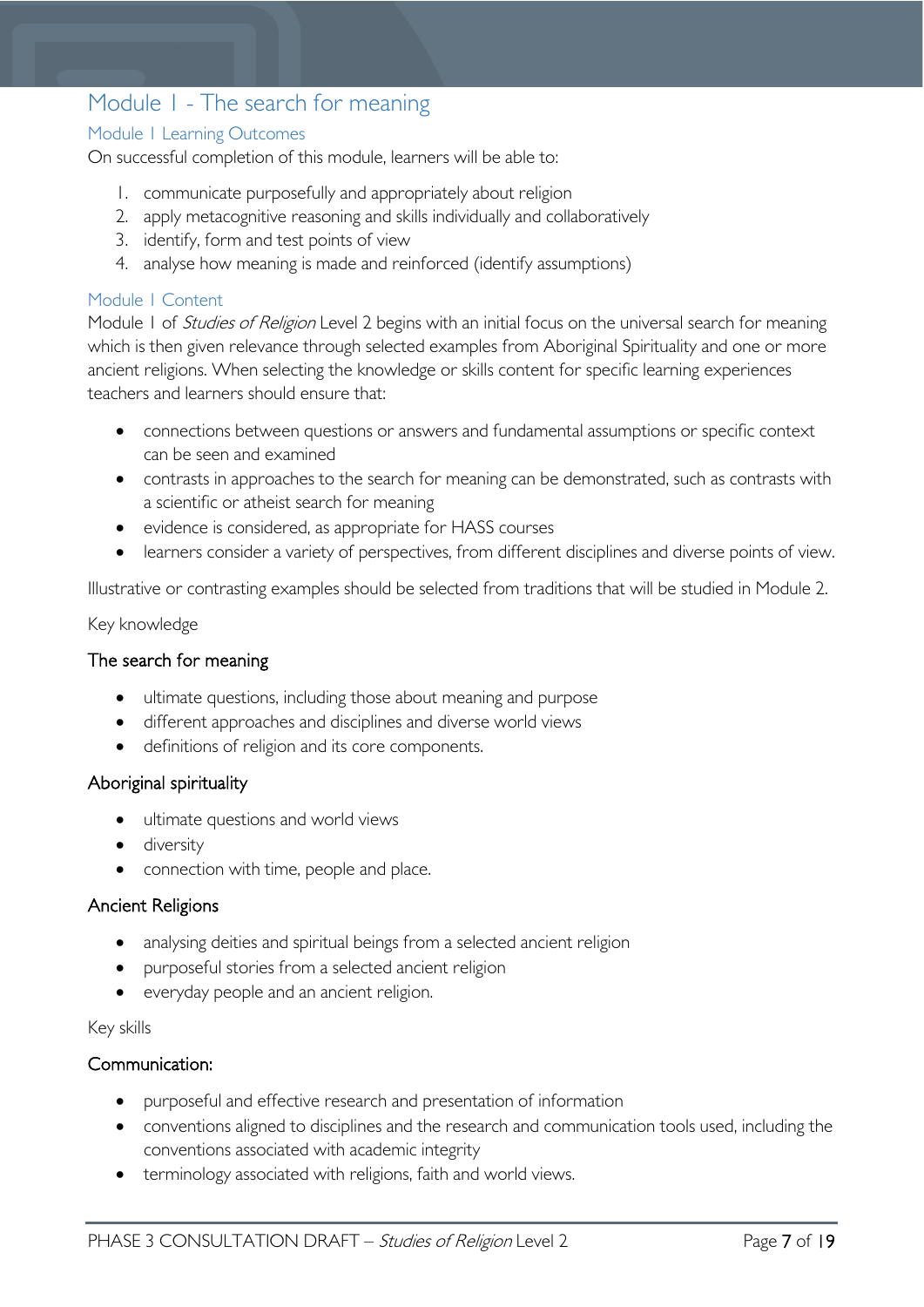### Metacognition:

- planning for success
- reflecting on progress
- responding to reflection and adjusting planning accordingly.

#### Reflection and evaluation:

- formulating questions
- using evidence and assessing its suitability, reliability and usefulness
- considering assumptions, implications and connections.

## <span id="page-7-0"></span>Module 1 Work Requirements

The work requirements of a course are processes, products or performances that provide a significant demonstration of achievement that is measurable against the course's standards. Work requirements need not be the sole form of assessment for a module.

This module includes two (2) inquiry work requirements.

See Appendix 3 for summary of Work Requirement specifications for this course.

<span id="page-7-1"></span>Module 1 Assessment

This module will assess criteria 1, 2, 3, 4.

## <span id="page-7-2"></span>Module 2 - Religious traditions – how to live life

#### <span id="page-7-3"></span>Module 2 Learning Outcomes

On successful completion of this module, learners will be able to:

- 1. communicate purposefully and appropriately about religion
- 2. apply metacognitive reasoning and skills individually and collaboratively
- 3. identify, form and test points of view
- 5. analyse how religious values and beliefs are expressed.

#### <span id="page-7-4"></span>Module 2 Content

Module 2 of *Studies of Religion* Level 2 consists of the study of two religious traditions.

At least two traditions will be selected from the list in column A of the table below. Learners will study content from components 1 and 2 from column B of the table along with content from at least one of components 3, 4 or 5.

| Column A: Religious Traditions | Column B: Aspects of Religion              |
|--------------------------------|--------------------------------------------|
| <b>Buddhism</b>                | Beliefs and individual and communal values |
| Christianity                   | Rituals and practices                      |
| Hinduism                       | People places and times                    |
| Islam                          | Texts and stories                          |
| ludaism                        | Belonging                                  |

Key knowledge

- building a knowledge bank of two traditions
- connections and interrelationships between the different components of the tradition
- similarities and differences between traditions, including with those studied in Module 1.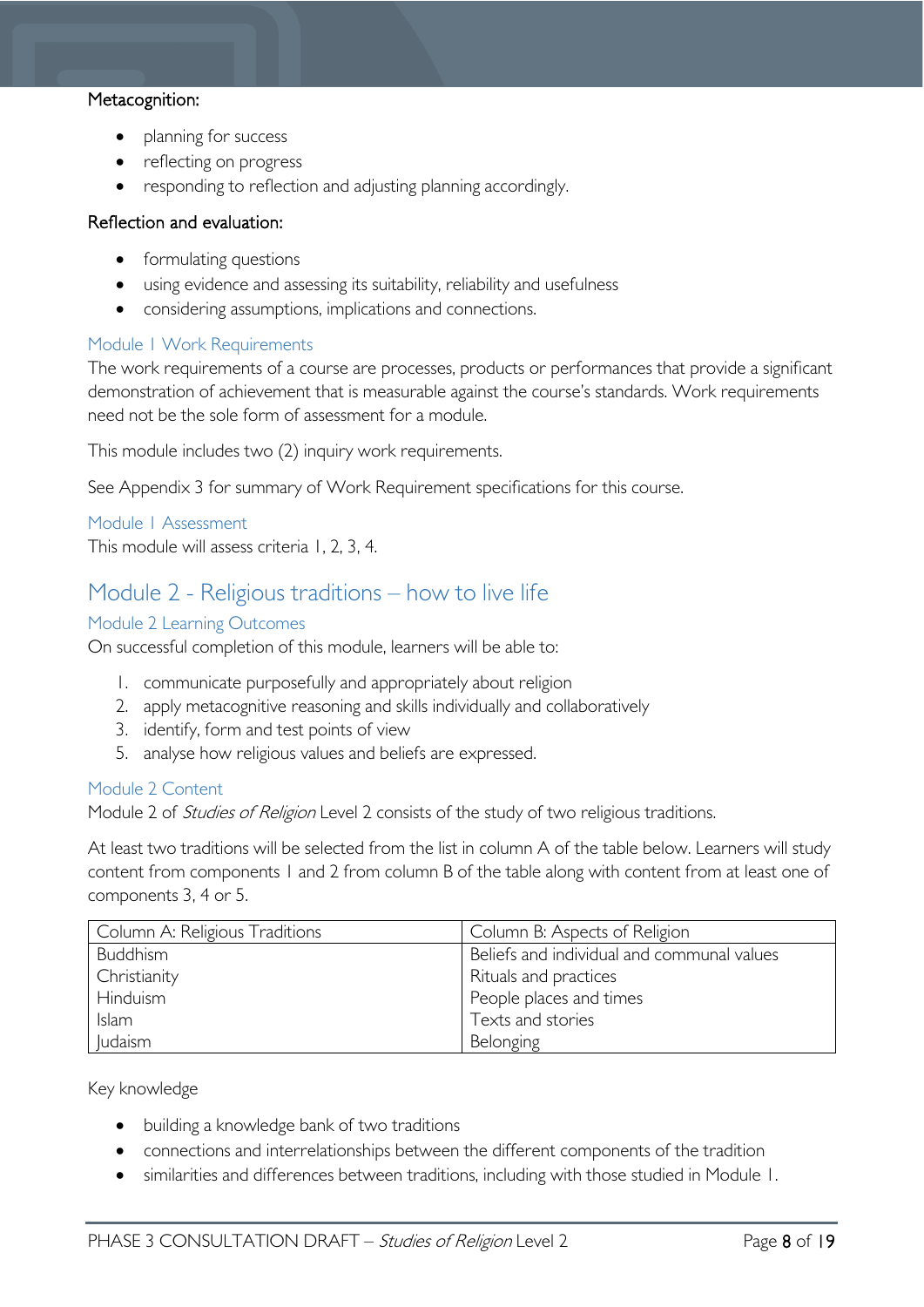### Key skills

## Communication:

- purposeful and effective research and presentation of information
- conventions aligned to disciplines and the research and communication tools used, including the conventions associated with academic integrity
- terminology associated with religions, faith and world views.

## Metacognition:

- planning for success
- reflecting on progress
- responding to reflection and adjusting planning accordingly.

## Reflection and evaluation:

- formulating questions
- using evidence and assessing its suitability, reliability and usefulness
- considering assumptions, implications and connections.

## <span id="page-8-0"></span>Module 2 Work Requirements

The work requirements of a course are processes, products or performances that provide a significant demonstration of achievement that is measurable against the course's standards. Work requirements need not be the sole form of assessment for a module.

This module includes two (2) extended response work requirements.

See Appendix 3 for summary of Work Requirement specifications for this course.

## <span id="page-8-1"></span>Module 2 Assessment

This module will assess criteria 1, 2, 3, 5.

# <span id="page-8-2"></span>Module 3 - Depth studies – religion in society

## <span id="page-8-3"></span>Module 3 Learning Outcomes

On successful completion of this module, learners will be able to:

- 1. communicate purposefully and appropriately about religion
- 2. apply metacognitive reasoning and skills individually and collaboratively
- 3. identify, form and test points of view
- 6. acknowledge and appreciate different ways of seeing the world

## <span id="page-8-4"></span>Module 3 Content

Module 3 of *Studies of Religion* Level 2 focuses on viewing through diverse lenses key ways religions live in society. Learners should select two topics from the list in column A of the table below and consider the associated questions in column B from the perspective of two different traditions. Learners may negotiate with their teacher to replace one of the tradition perspectives with a specified non-religious perspective.

## Key knowledge

A key focus of this module is understanding and appreciating diverse perspectives. Teachers should ensure that learners have the requisite knowledge and skills to meet this requirement. Learners should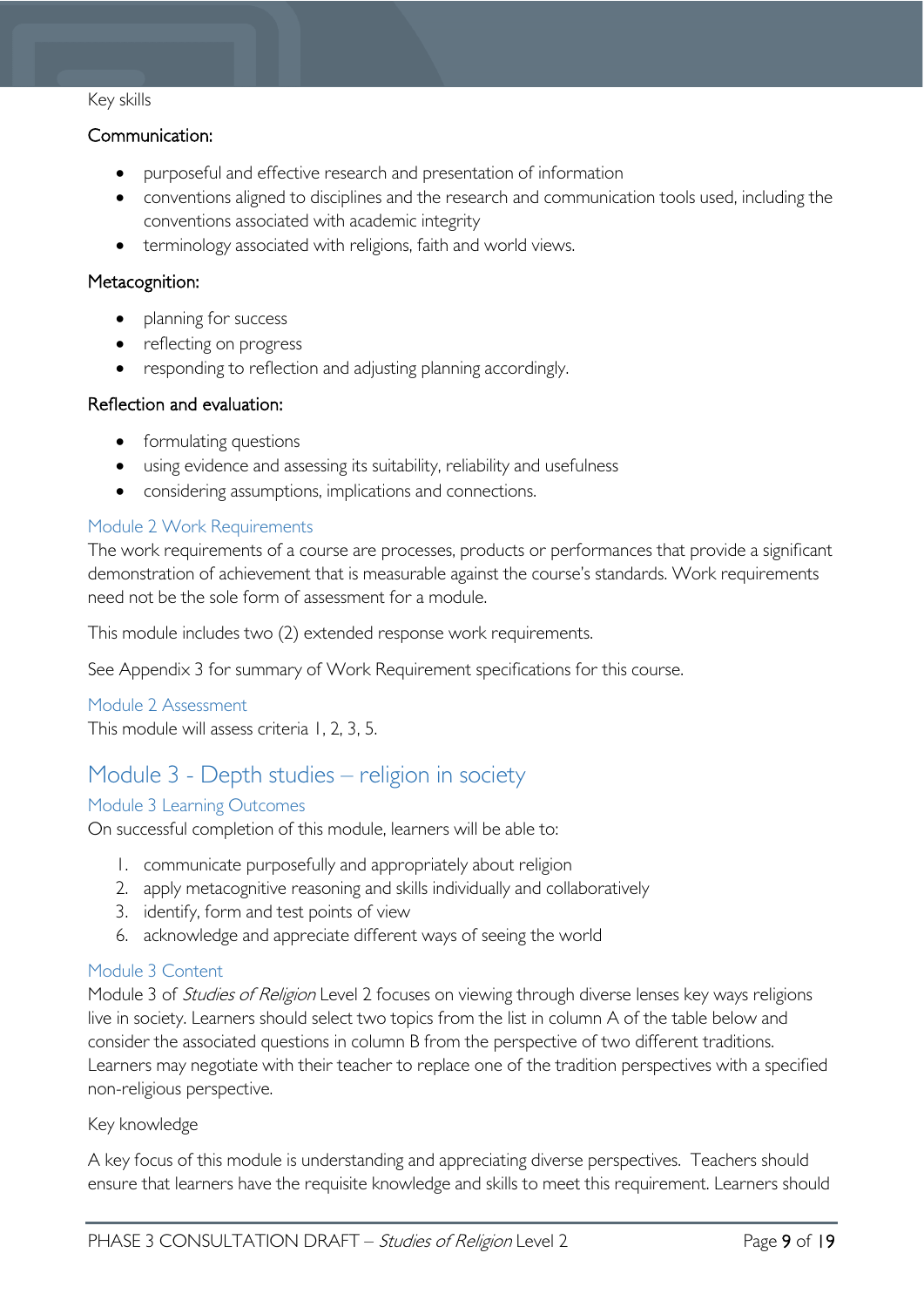further develop their understanding of what appreciating diverse perspectives means before proceeding to consider the depth study topics below.

| <b>Topics</b>                               | Focus questions                                                                   |  |  |
|---------------------------------------------|-----------------------------------------------------------------------------------|--|--|
| Historical context: the foundation and      | Research the foundation of the tradition,                                         |  |  |
| development of a religious tradition        | including:                                                                        |  |  |
|                                             | textual and/or mythical accounts                                                  |  |  |
|                                             | key individuals                                                                   |  |  |
|                                             | early development and formalisation of                                            |  |  |
|                                             | the tradition                                                                     |  |  |
|                                             | evolution or schism leading to major                                              |  |  |
|                                             | variants of the tradition                                                         |  |  |
| Ethical issues                              | select one or two ethical issues of                                               |  |  |
|                                             | current concern.                                                                  |  |  |
|                                             | analyse the issue to identify points of<br>$\bullet$                              |  |  |
|                                             | contention and arguments.                                                         |  |  |
|                                             | present a view (and position where<br>$\bullet$                                   |  |  |
|                                             | relevant) from the perspective of two                                             |  |  |
|                                             | traditions.                                                                       |  |  |
| Religious expression                        | Select two traditions and discuss the details and                                 |  |  |
|                                             | significance of two or three examples of religious                                |  |  |
|                                             | expression from each. Examples of religious                                       |  |  |
|                                             | expression may include:                                                           |  |  |
|                                             | prayer                                                                            |  |  |
|                                             | communal worship                                                                  |  |  |
|                                             | fasting                                                                           |  |  |
|                                             | proselytising/missionary commitment                                               |  |  |
|                                             | taking religious orders                                                           |  |  |
|                                             | religion and food                                                                 |  |  |
|                                             | creative expression through music,                                                |  |  |
|                                             | literature or art.                                                                |  |  |
| Spiritual experiences                       | Select two examples of spiritual experience, each                                 |  |  |
|                                             | associated with a different tradition. Examples                                   |  |  |
|                                             | may be generic or specific. Outline the<br>experience and respond to three of the |  |  |
|                                             | following for each example:                                                       |  |  |
|                                             | how did the experience reflect the<br>$\bullet$                                   |  |  |
|                                             | beliefs of the tradition?                                                         |  |  |
|                                             | how did the experience reflect the                                                |  |  |
|                                             | beliefs of the person(s) involved?                                                |  |  |
|                                             | how did the experience reflect the views<br>$\bullet$                             |  |  |
|                                             | of the local community?                                                           |  |  |
|                                             | how was one or more central persons<br>$\bullet$                                  |  |  |
|                                             | altered by the experience?                                                        |  |  |
|                                             | how was the tradition altered by the                                              |  |  |
|                                             | experience?                                                                       |  |  |
|                                             | focus question negotiated with teacher.                                           |  |  |
| Religion in society and the local community | Select two of the following focus areas where a                                   |  |  |
|                                             | religious group participates in the community. At                                 |  |  |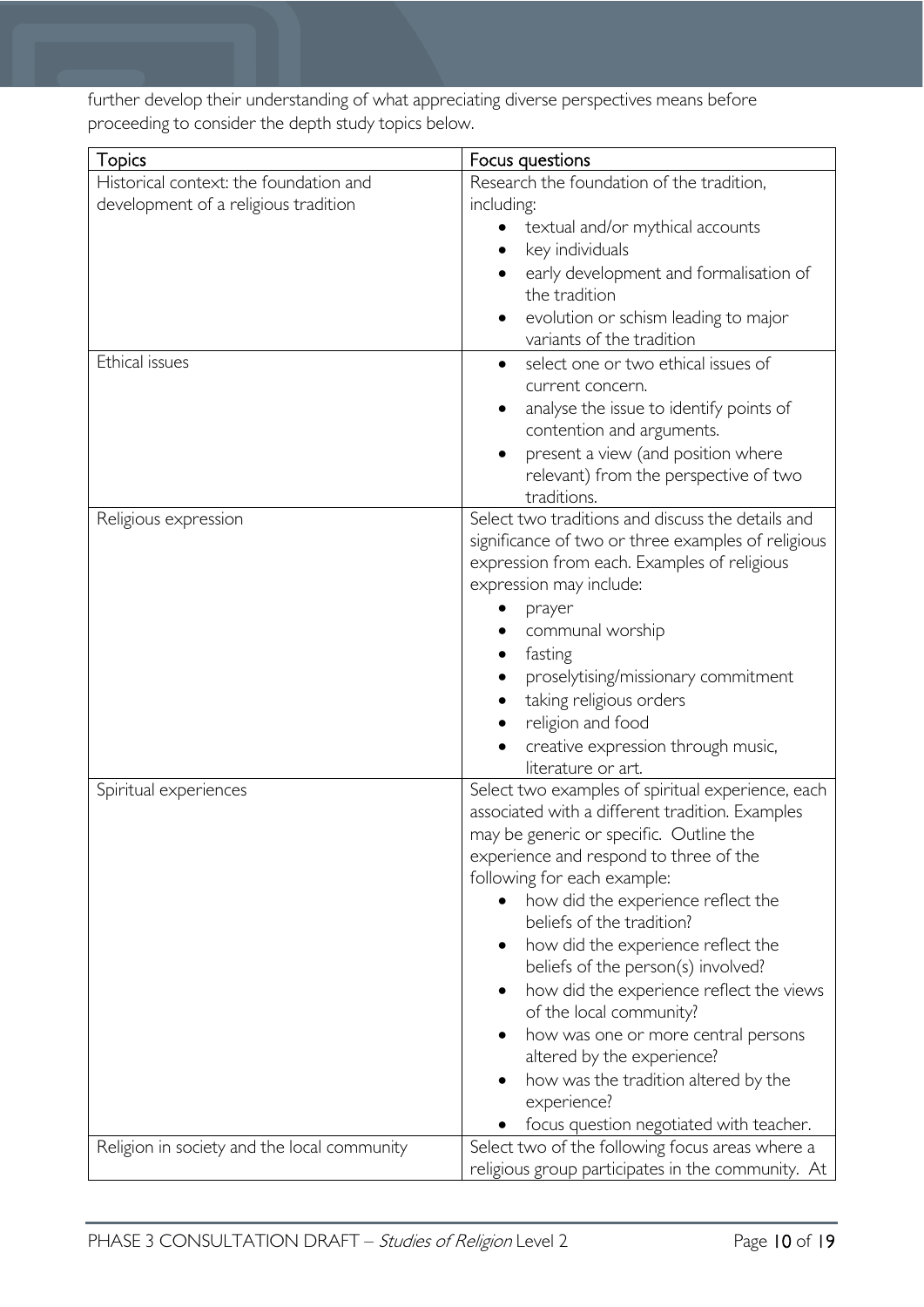|                               | least two traditions must be included in the<br>scope of the study:<br>care of the aged<br>medical care<br>$\bullet$<br>• alleviating poverty<br>celebrating community<br>acting for justice<br>$\bullet$<br>caring for the environment |
|-------------------------------|-----------------------------------------------------------------------------------------------------------------------------------------------------------------------------------------------------------------------------------------|
| The incorporeal world         | Select two traditions and consider, compare and<br>contrast the beliefs of the tradition about<br>spiritual beings and the afterlife.                                                                                                   |
| Topic negotiated with teacher | Additional topics may be selected by learners<br>through negotiation with their teacher. There<br>must be scope in the topic to address the work<br>requirement for this module.                                                        |

## Key skills

Skills developed through earlier modules will require further development in this module in order to meet the independent and collaborative learning targets of the work requirement.

## Communication:

- purposeful and effective research and presentation of information
- conventions aligned to disciplines and the research and communication tools used, including the conventions associated with academic integrity
- terminology associated with religions, faith and world views.

## Metacognition:

- planning for success
- reflecting on progress
- responding to reflection and adjusting planning accordingly.

## Reflection and evaluation:

- formulating questions
- using evidence and assessing its suitability, reliability and usefulness
- considering assumptions, implications and connections.

## <span id="page-10-0"></span>Module 3 Work Requirements

The work requirements of a course are processes, products or performances that provide a significant demonstration of achievement that is measurable against the course's standards. Work requirements need not be the sole form of assessment for a module.

This module includes two (2) depth study work requirements.

See Appendix 3 for summary of Work Requirement specifications for this course.

#### <span id="page-10-1"></span>Module 3 Assessment

This module will assess criteria 1, 2, 3, 6.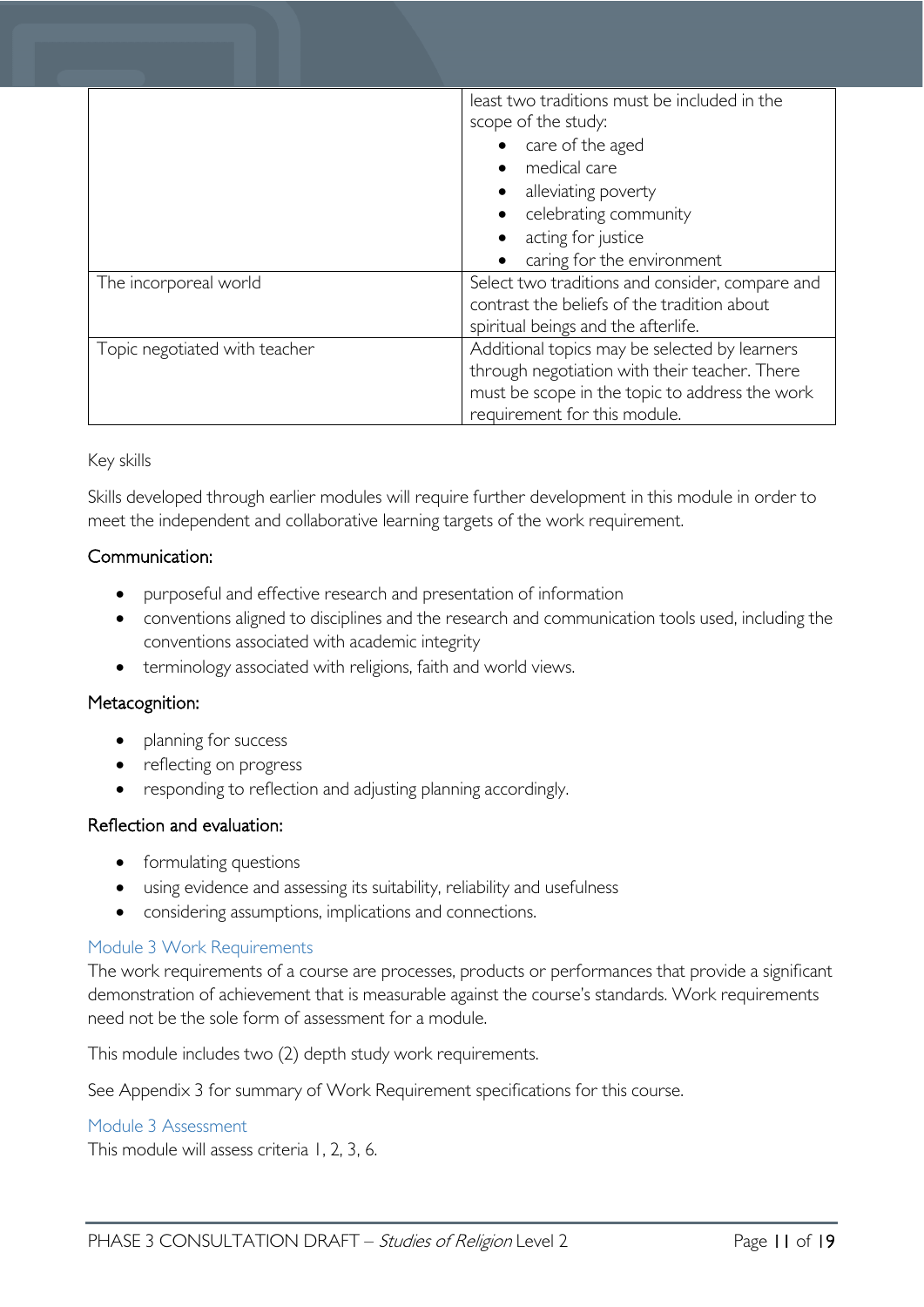## <span id="page-11-0"></span>Assessment

Criterion-based assessment is a form of outcomes assessment that identifies the extent of learner achievement at an appropriate end-point of study. Although assessment – as part of the learning program – is continuous, much of it is formative, and is done to help learners identify what they need to do to attain the maximum benefit from their study of the course. Therefore, assessment for summative reporting to TASC will focus on what both teacher and learner understand to reflect endpoint achievement.

The standard of achievement each learner attains on each criterion is recorded as a rating 'A', 'B', or 'C', according to the outcomes specified in the standards section of the course.

A 't' notation must be used where a learner demonstrates any achievement against a criterion less than the standard specified for the 'C' rating.

A 'z' notation is to be used where a learner provides no evidence of achievement at all.

Internal assessment of all criteria will be made by the provider. Providers will report the learner's rating for each criterion to TASC.

#### <span id="page-11-1"></span>**Criteria**

|                      | Module I | Module 2 | Module 3 | Notes                                                                          |
|----------------------|----------|----------|----------|--------------------------------------------------------------------------------|
| Criteria<br>Assessed | 2,3,4    | ,2,3,5   | ,2,3,6   | Three common criteria in all<br>modules and one focus<br>criterion per module. |

The assessment follow *Studies of Religion* Level 2 will be based on the degree to which the learner can:

- 1. select and apply appropriate communication skills and strategies
- 2. select and apply metacognition skills and reasoning
- 3. identify, form and test points of view
- 4. explain religious points of view
- 5. identify and explain the implications of beliefs and values
- 6. acknowledge diverse perspectives.

## <span id="page-11-2"></span>**Standards**

Criterion 1: select and apply appropriate communication skills and strategies

| Rating C                     | Rating B                  | Rating A                   |
|------------------------------|---------------------------|----------------------------|
| uses a range of nominated    | uses a range of nominated | appropriately selects from |
| communication formats in     | communication formats to  | and uses a range of        |
| meaningful targeted          | assist with meaning       | communication formats to   |
| communication                |                           | suit purpose               |
| uses a range of terminology, | uses a wide-range of      | correctly spells and       |
| usually correctly            | terminology               | appropriately uses a wide  |
|                              |                           | range of terminology       |
| uses communication           | uses a range of           | correctly uses a range of  |
| conventions to assist with   | communication conventions | communication conventions. |
| meaning.                     | to assist with meaning.   |                            |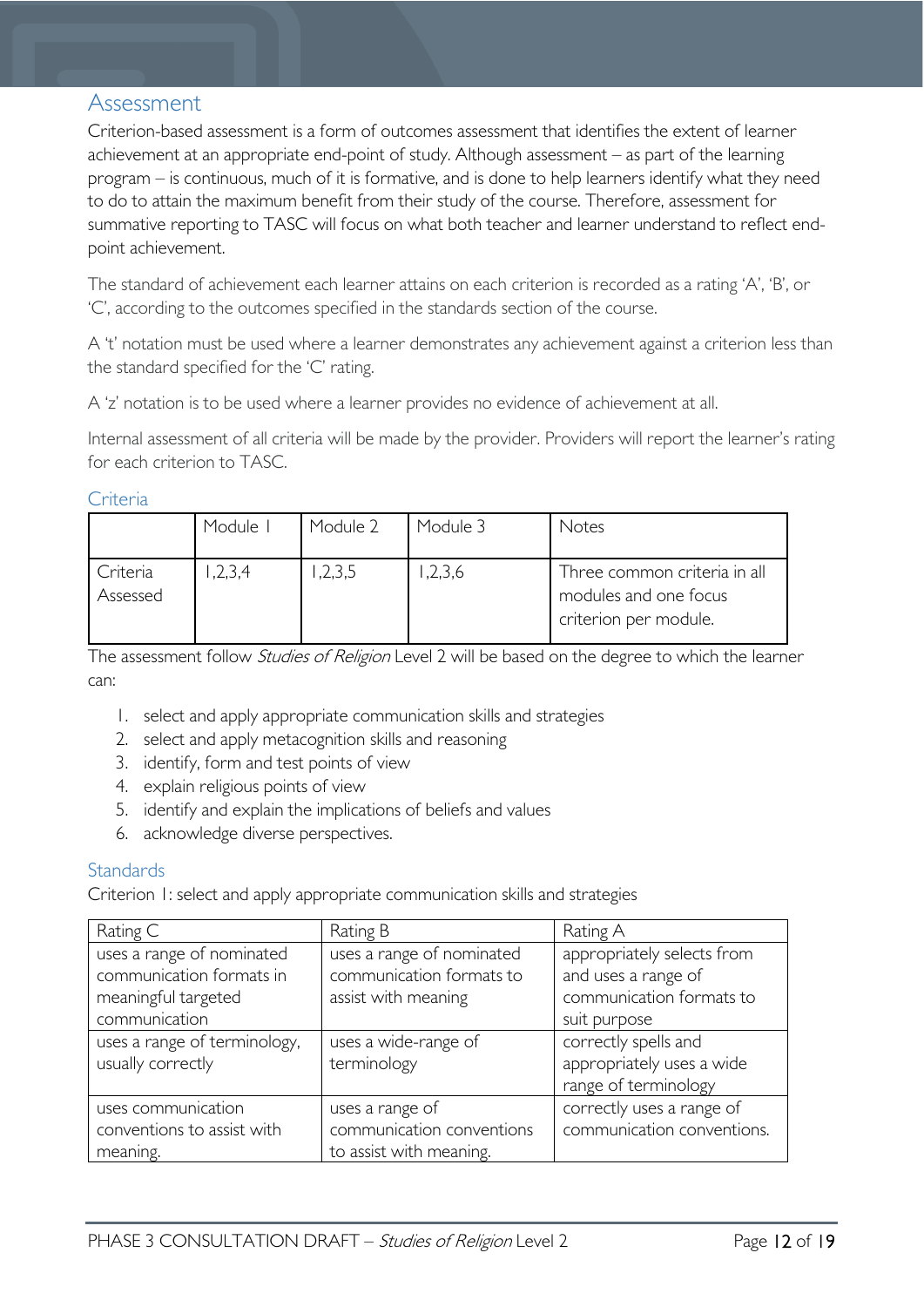Criterion 2: select and apply metacognition skills and reasoning

| Rating C                      | Rating B                        | Rating A                      |
|-------------------------------|---------------------------------|-------------------------------|
| develops plans for achieving  | creates learning plans for self | creates learning plans to     |
| learning goals                | and others                      | reflect and develop learning  |
|                               |                                 | intentions of self and groups |
| reflects on learning progress | monitors individual and         | monitors, evaluates and       |
|                               | collective learning progress    | reflects upon individual and  |
|                               |                                 | collective learning progress  |
| sets learning goals.          | sets personal learning goals    | sets personal learning goals  |
|                               | and intentions.                 | and intentions.               |

Criterion 3: identify, form and test points of view

| Rating C                        | Rating B                        | Rating A                        |
|---------------------------------|---------------------------------|---------------------------------|
| distinguishes fact from         | distinguishes fact from         | distinguishes fact from         |
| opinion and presents a point    | opinion and presents rational   | opinion and develops rational   |
| of view when required           | points of view                  | points of view at will          |
| identifies internal elements of | explains internal elements in   | discusses the internal          |
| a point of view such as         | a point of view                 | coherence of points of view     |
| emotion, bias, reliability,     |                                 |                                 |
| quality of reasoning            |                                 |                                 |
| identifies connections of       | explains the interconnections   | discusses points of view as     |
| points of view with beliefs,    | of points of view               | part of a set of points of view |
| values, actions or other        |                                 | or beliefs                      |
| points of view                  |                                 |                                 |
| identifies relevant evidence    | determines evidence as          | analyses evidence for its use,  |
| or lack of evidence for points  | affirming or refuting points of | reliability and suitability in  |
| of view.                        | view.                           | supporting or refuting a point  |
|                                 |                                 | of view.                        |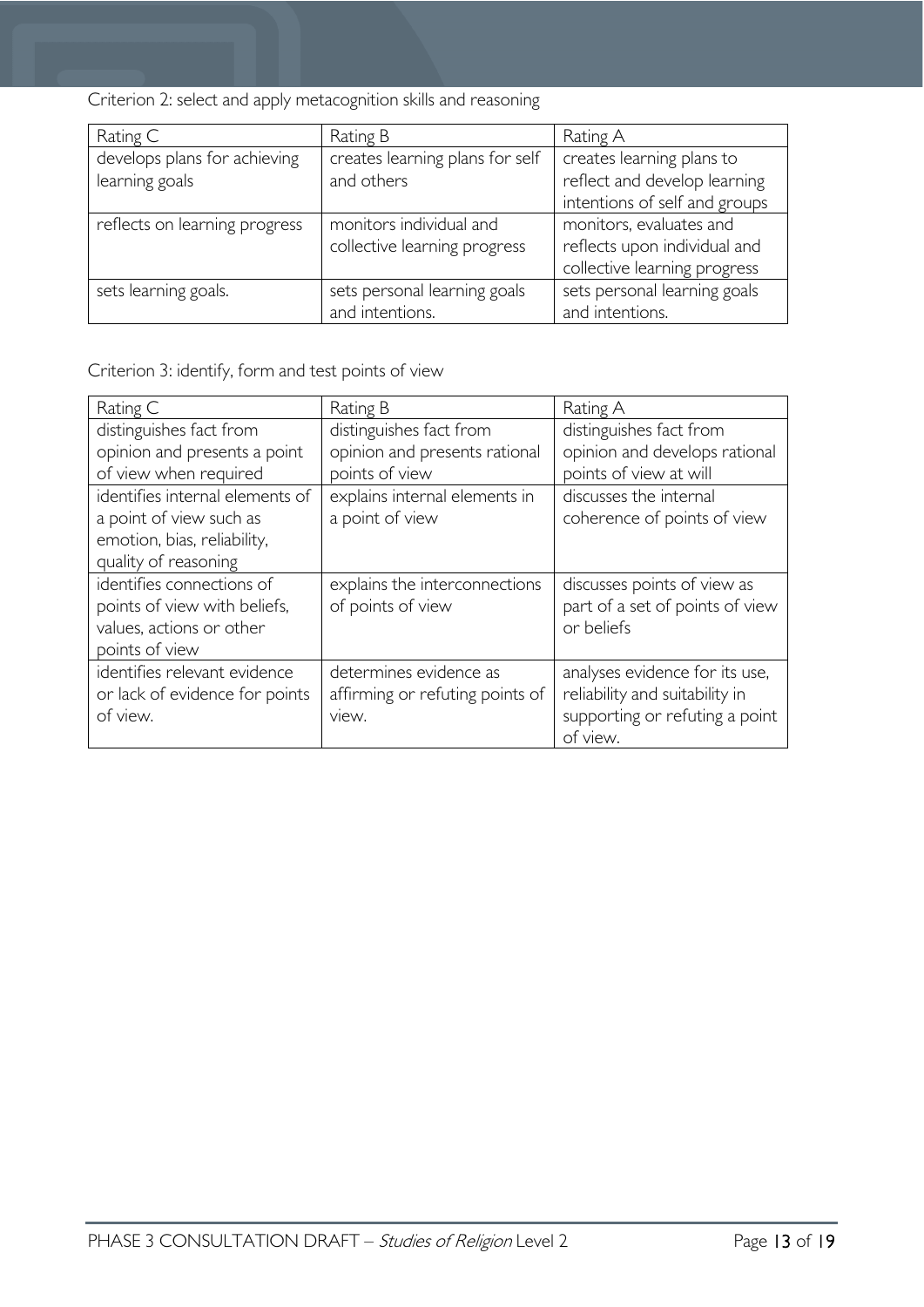Criterion 4: explain points of view

| Rating C                                                                                                 | Rating B                                                                                                              | Rating A                                                                                                                                                      |
|----------------------------------------------------------------------------------------------------------|-----------------------------------------------------------------------------------------------------------------------|---------------------------------------------------------------------------------------------------------------------------------------------------------------|
| develops questions that assist<br>in identifying and<br>understanding points of view                     | develops questions that assist<br>in identifying and<br>understanding assumptions                                     | develops questions that assist<br>in identifying and<br>understanding assumptions<br>and world views, and their<br>impacts on points of view or<br>approaches |
| explains points of view or<br>approaches and identifies<br>core beliefs and values that<br>underpin them | discusses points of view or<br>approaches and some<br>assumptions underpinning<br>them                                | analyses points of view or<br>approaches including their<br>assumptions                                                                                       |
| identifies some connections<br>between core beliefs and<br>points of view or approaches.                 | explains connections<br>between points of view or<br>approaches and core beliefs<br>and values that underpin<br>them. | analyses the connections<br>between assumptions and<br>points of view or approaches.                                                                          |

Criterion 5: identify and explain the implications of beliefs and values

| Rating C                        | Rating B                       | Rating A                       |
|---------------------------------|--------------------------------|--------------------------------|
| develops questions that assist  | develops questions that assist | develops questions that assist |
| in identifying and              | in identifying and             | in identifying and             |
| understanding implications of   | understanding the practices    | understanding beliefs and      |
| key beliefs and values          | of religious adherents         | values and their impact on     |
|                                 |                                | practice                       |
| explains ways a religious       | explains how a religious       | discusses how a religious      |
| tradition advises adherents to  | tradition advises adherents to | tradition tells adherents to   |
| live                            | live                           | live                           |
| explains religious practices as | explains why a religious       | discusses why a religious      |
| a consequence of beliefs and    | tradition encourages certain   | tradition encourages certain   |
| values.                         | practices and ways of living.  | practices and ways of living.  |

Criterion 6: acknowledge diverse perspectives

| Rating C                        | Rating B                      | Rating A                       |
|---------------------------------|-------------------------------|--------------------------------|
| identifies and explains diverse | describes and compares        | explains similarities and      |
| beliefs and practices           | knowledge, beliefs and values | differences in knowledge       |
|                                 |                               | beliefs and values             |
| identifies and explains         | discusses reasons for and     | explains origins and impact of |
| reasons for diverse             | impact of diverse             | diverse perspectives           |
| perspectives                    | perspectives                  |                                |
| identifies opportunities that   | discusses opportunities that  | explains opportunities that    |
| diverse perspectives provide.   | diverse perspectives provide. | diverse perspectives provide.  |

# <span id="page-13-0"></span>Quality Assurance

• This will be determined by TASC at time of accreditation.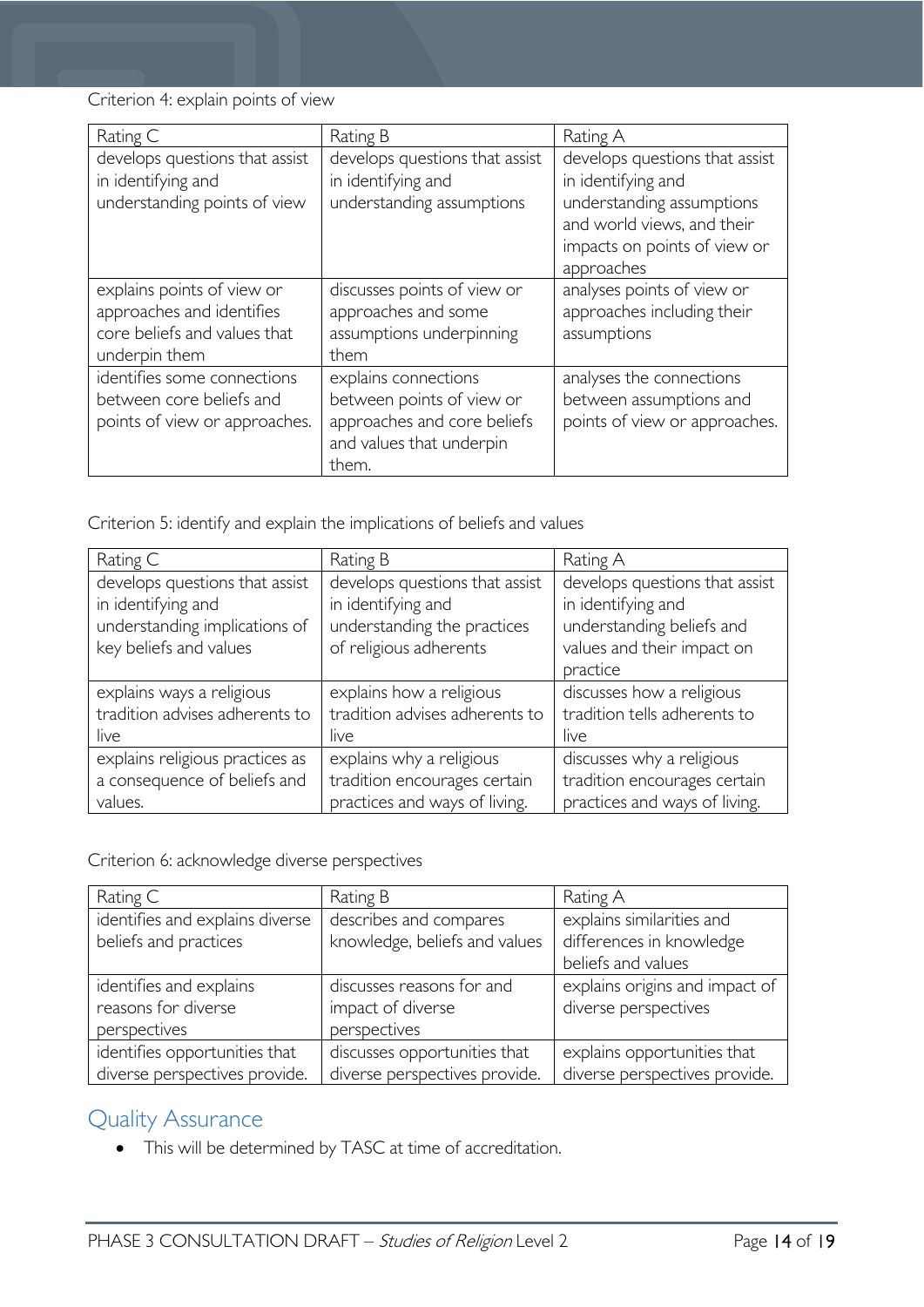## <span id="page-14-0"></span>Qualifications and Award Requirements

The final award will be determined by the Office of Tasmanian Assessment, Standards and Certification from 6 ratings.

The minimum requirements for an award in *Studies of Religion* Level 2 are as follows:

EXCEPTIONAL ACHIEVEMENT (EA) 5 'A' ratings, 1 'B' rating HIGH ACHIEVEMENT (HA)

3 'A' ratings, 2 'B' ratings, 1 'C' rating

COMMENDABLE ACHIEVEMENT (CA) 3 'B' ratings, 3 'C' ratings

SATISFACTORY ACHIEVEMENT (SA) 5 'C' ratings

PRELIMINARY ACHIEVEMENT (PA) 3 'C' ratings

A learner who otherwise achieves the ratings for an SA (Satisfactory Achievement) award but who fails to show any evidence of achievement in one or more criteria ('z' notation) will be issued with a PA (Preliminary Achievement) award.

## <span id="page-14-1"></span>Course Evaluation

• This will be confirmed by time of accreditation.

## <span id="page-14-2"></span>Course Developer

This course has been developed by the Department of Education's Years 9 to 12 Learning Unit in collaboration with Catholic Education Tasmania and Independent Schools Tasmania.

## <span id="page-14-3"></span>Accreditation and Version History

• Details to be determined by TASC at time of accreditation.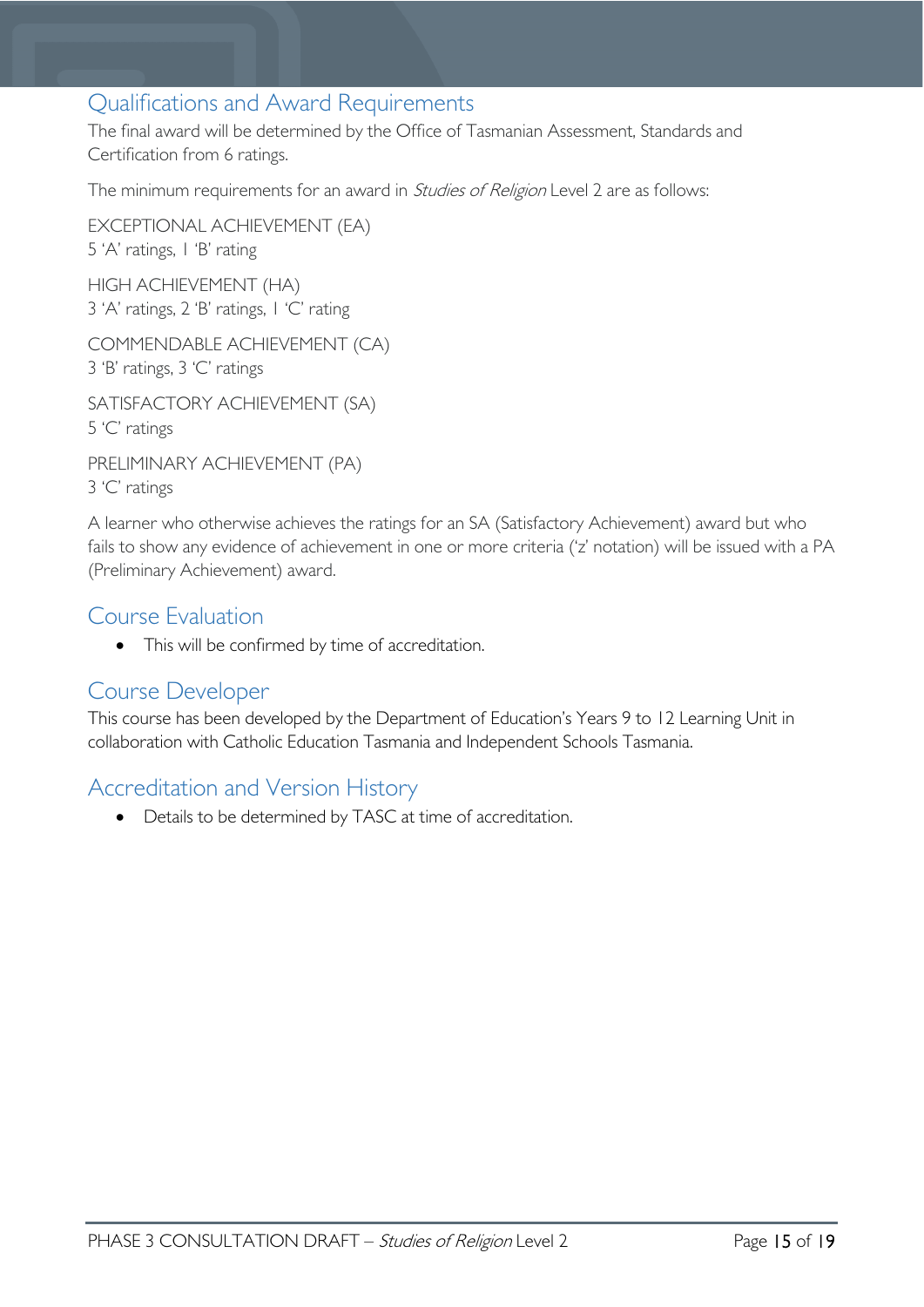# Appendix 1 - Line of Sight

|                                        | $\tilde{\phantom{a}}$  |                             |                                            |                                                                                   |  |
|----------------------------------------|------------------------|-----------------------------|--------------------------------------------|-----------------------------------------------------------------------------------|--|
| Learning Outcomes                      |                        |                             |                                            |                                                                                   |  |
| What students are<br>expected to learn | Content                |                             |                                            |                                                                                   |  |
|                                        | What teachers<br>teach | <b>Work Requirements</b>    |                                            |                                                                                   |  |
|                                        |                        | Some of what<br>learners do | Criteria                                   |                                                                                   |  |
|                                        |                        |                             | Key characteristics of<br>what learners do | <b>Standards</b>                                                                  |  |
|                                        |                        |                             |                                            | Qualities to be<br>assessed for the key<br>characteristics of<br>what learners do |  |

<span id="page-15-0"></span>

| Learning Outcomes |                                                                            | Course         | Work           | Criteria       | Standards | General           |
|-------------------|----------------------------------------------------------------------------|----------------|----------------|----------------|-----------|-------------------|
|                   |                                                                            | Content        | Requirements   |                |           | Capabilities (GC) |
|                   | Communicate purposefully and appropriately about religion.                 | Module 1, 2, 3 | Module 1, 2, 3 | $\subset$      | E1, 2, 3  | GC:               |
|                   |                                                                            |                |                |                |           | 冒<br>C:           |
| 2.                | Apply metacognitive reasoning and skills individually and collaboratively. | Module 1, 2, 3 | Module 1, 2, 3 | C <sub>2</sub> | E1, 2, 3  | GC:               |
|                   |                                                                            |                |                |                |           | <u>ଙ୍</u>         |
| 3.                | Identify, form and test points of view.                                    | Module 1, 2, 3 | Module 1, 2, 3 | C <sub>3</sub> | E1, 2, 3  | GC:               |
|                   |                                                                            |                |                |                |           | <u>ଙ୍</u>         |
| 4.                | Analyse how meaning is made and reinforced (identify assumptions).         | Module         | Module         | C <sub>4</sub> | E1, 2, 3  | GC:               |
|                   |                                                                            |                |                |                |           | G:                |
| 5.                | Analyse how religious values and beliefs are expressed.                    | Module 2       | Module 2       | C <sub>5</sub> | E1, 2, 3  | GC:               |
|                   |                                                                            |                |                |                |           | Ĝ.                |
| 6.                | Acknowledge and appreciate different ways of seeing the world.             | Module 3       | Module 3       | C <sub>6</sub> | E1, 2, 3  | GC:               |
|                   |                                                                            |                |                |                |           | —ు ్య             |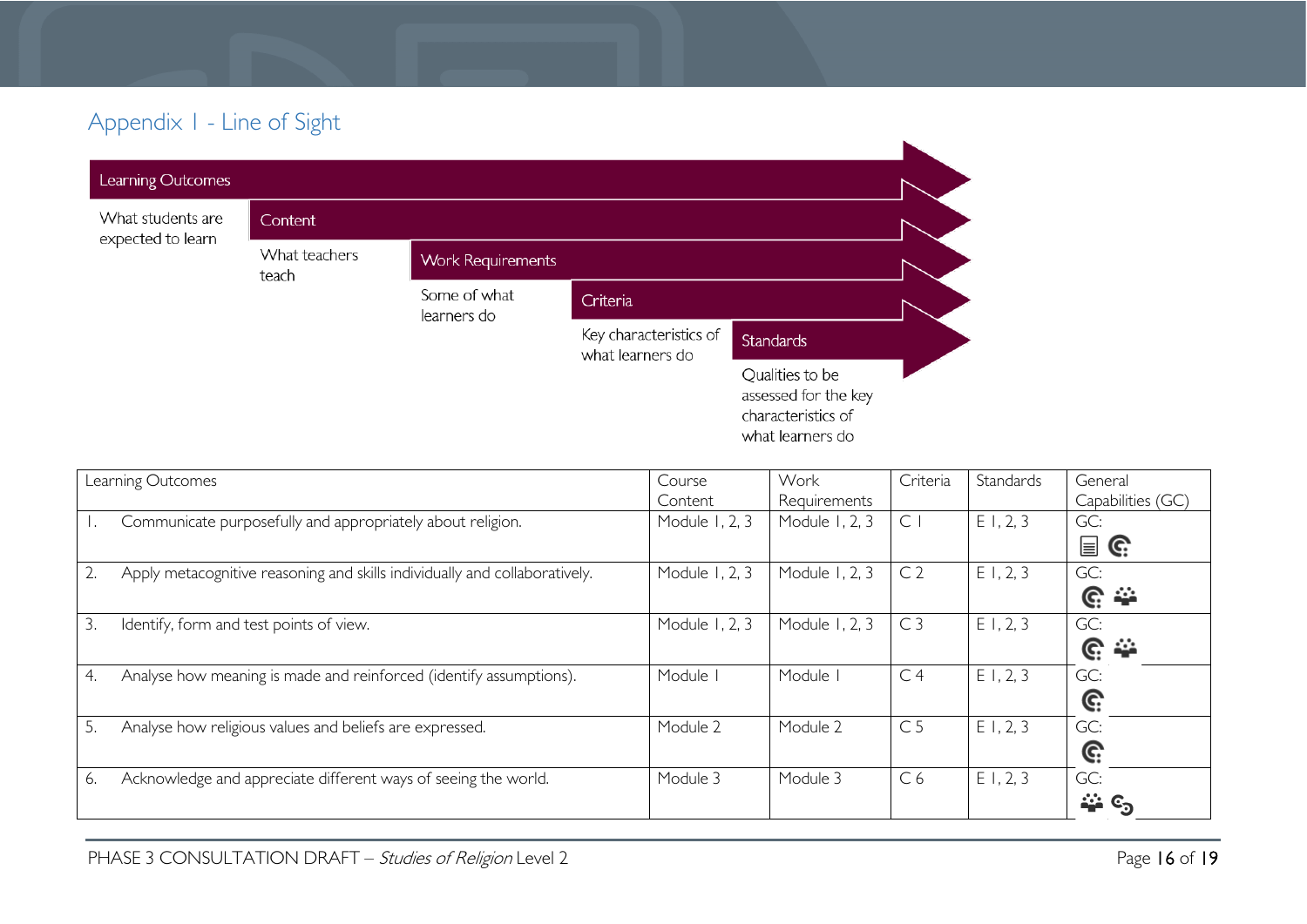# <span id="page-16-0"></span>Appendix 2 - Alignment to Curriculum Frameworks

There are no statements of national standards or frameworks relevant to this course.

# <span id="page-16-1"></span>Appendix 3 - Work Requirements

## <span id="page-16-2"></span>Module 1 Work Requirements Specifications

Focus Area: Transdisciplinary projects

Title of Work Requirement: The search for meaning

Mode /Format: Inquiry

Learning Outcomes: 1, 2, 3, 4

Description: The work requirement for Module 1 consists of two inquiries. Learners may select any two questions from column A in the table, one question per inquiry. Learners may select any two modes of presentation from column B in the table, a different mode for each inquiry.

| Column A: Inquiry questions                                                                                                                                                                                                                                                                                                                                                                                                                                                                   | Column B: presentation options                                                                                                    |  |  |
|-----------------------------------------------------------------------------------------------------------------------------------------------------------------------------------------------------------------------------------------------------------------------------------------------------------------------------------------------------------------------------------------------------------------------------------------------------------------------------------------------|-----------------------------------------------------------------------------------------------------------------------------------|--|--|
| Referring to examples drawn from an ancient<br>religion or Aboriginal spirituality:<br>Compare one or two approaches to a<br>specific fundamental question with a<br>more literal or scientific approach to the<br>same question<br>2. How is the nature and character of a<br>spiritual being presented in stories of<br>them?<br>3. How does religion impact daily lives of<br>ordinary people?<br>4. How do fundamental questions of the<br>21st century differ from those of the<br>past? | blog<br>$\bullet$<br>podcast<br>storyboard<br>oral report<br>$\bullet$<br>written report<br>multi-modal presentation<br>$\bullet$ |  |  |

Size: 250-400 words, 2-4 minutes, or equivalent per inquiry.

Timing: There are no timing specifications for the inquiries.

External agencies: Learners may engage with external agencies in completing this work requirement. Relevant criteria:

- Criterion 1: all standard elements
- Criterion 2: all standard elements
- Criterion 3: all standard elements
- Criterion 4: all standard elements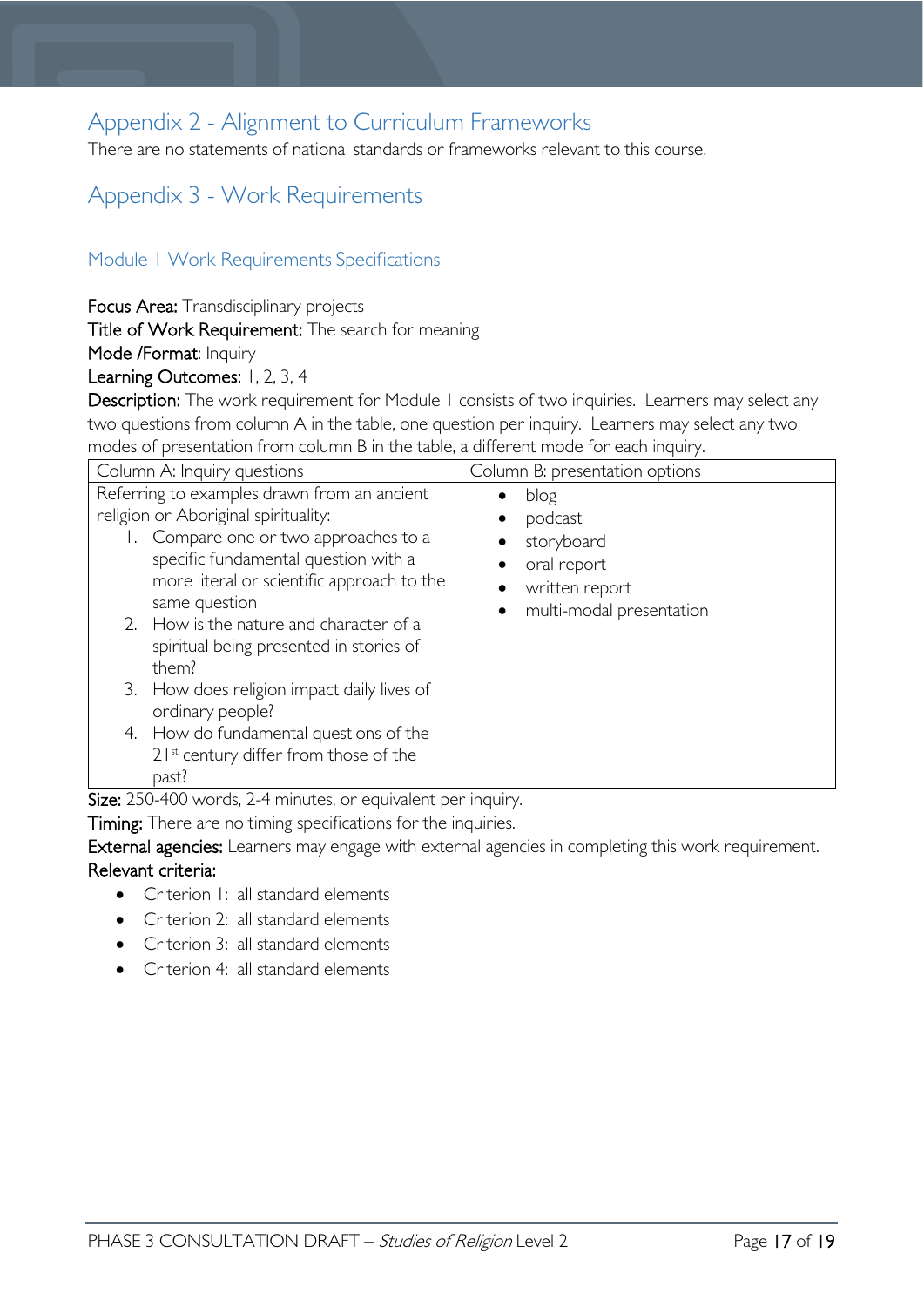## <span id="page-17-0"></span>Module 2 Work Requirements Specifications

Focus Area: Transdisciplinary Projects

Title of Work Requirement: Faith in practice

Mode /Format: Extended response

## Learning Outcomes: 1, 2, 3, 5

Description: The work requirement for Module 2 consists of two extended responses.

- Each extended response will focus on a different tradition.
- Each response will discuss how the tradition applies their beliefs and values through rituals, worship and daily life.
- Each extended response may be a written response or a multi-modal presentation.

Size: 500-800 words, 3-6 minutes or equivalent.

Timing: The extended responses may be undertaken at different times during the module. External agencies: Learners may engage with external agencies in completing this work requirement.

## Relevant criteria:

- Criterion 1: all standard elements
- Criterion 2: all standard elements
- Criterion 3: all standard elements
- Criterion 4: all standard elements

## <span id="page-17-1"></span>Module 3 Work Requirements Specifications

Focus Area: Transdisciplinary Projects

Title of Work Requirement: Depth Studies

Mode /Format: Depth Study

Learning Outcomes: 1, 2, 3, 6

Description: Learners will undertake two depth studies with the topic and focus questions chosen from the key knowledge for Module 3. One depth study will be an individual depth study and one will be a small group depth study. In special circumstances teachers or supervisors may give an individual learner permission to complete two individual or two group depth studies. The depth studies may be presented in written, oral presentation or multi modal forms.

Depth studies will have a significant focus on presenting, understanding and appreciating diverse perspectives and will include three components:

- a descriptive element
- an explanatory element
- an analysis element

Size: Individual depth study 800 - 100 words or 4 - 8 minutes. Small group 1200 - 1500 words or 8 -12 minutes.

Timing: The depth studies may be undertaken at different times during the module.

External agencies: Learners may engage with external agencies in completing this work requirement. Relevant Criterion/criteria:

- Criterion 1: all standard elements
- Criterion 2: all standard elements
- Criterion 3: all standard elements
- Criterion 6: all standard elements